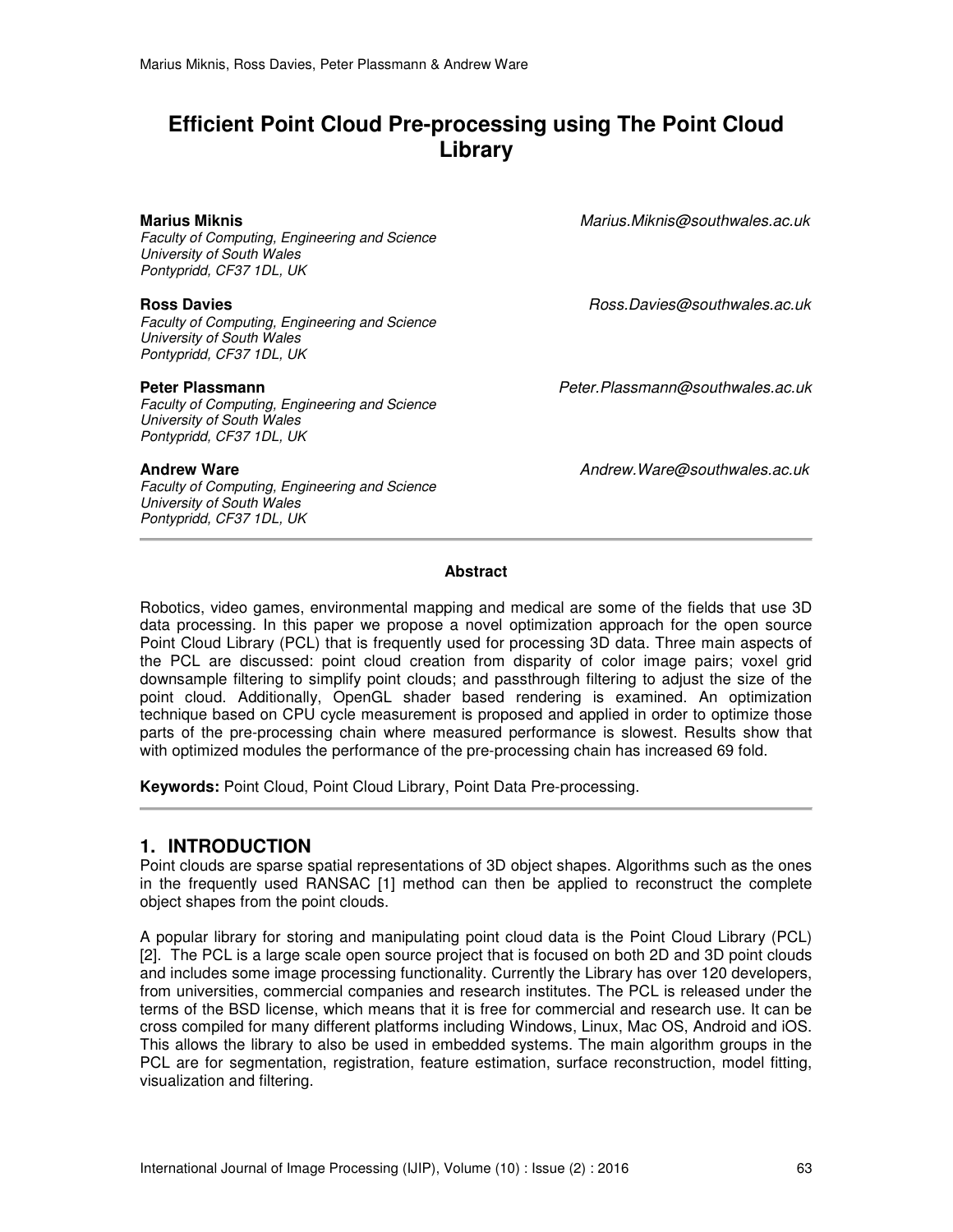In the work presented in this paper stereo-photogrammetry is used as the main method of 3D data acquisition. This method is based on stereoscopy where two spatially separated images are obtained from different viewing positions [3]. The analysis of disparity (separation) between corresponding points in both images encodes the distance of object points which are then stored in a disparity map.

This paper is organized as follows: section 2 presents related work in the field of 3D data acquisition and point cloud processing, followed in section 3 by a description of PCL modules and their optimization, while conclusion and future work are discussed in sections 1 and 1.

## **2. RELATED WORK**

There are many uses for 3D data ranging from environmental perception for robots via autonomous car navigation, playing video games to medical uses such as wound measurement, facial reconstruction and more. A number of ways to capture 3D data have been proposed and implemented. Many existing technologies rely heavily on the use of structured or infrared lighting to extract the depth data [4]. The technique of structured lighting is widely used in computer vision for its many benefits [5] in terms of accuracy and ease of use. Over the last 15 years 3D laser scanners have been developed [6] as active remote sensing devices. Such scanners can quickly scan thousands or even millions of 3D cloud points in a scene. Time of flight cameras are also widely used in computer vision. The principle behind these cameras is similar to that of a sonar, but with light replacing sound. Such cameras were introduced into the wider public domain by the Microsoft Xbox One console [7] to replace its older structured lighting based Kinect sensor.

Once 3D data has been acquired by the above systems some kind of processing needs to be applied to extract useful information as well as to remove noise, outliers or any unnecessary information. With the number of points that can be sampled point clouds can get extremely large and contain noise as well as outliers and errors. Thus the pre-processing stage is important [8] [9] as it deals with noise, error and outlier removal through the use of filters as well as smoothing the point cloud and reducing the point count while still keeping the relevant feature information. There are software tools available for such processing [10] [11] [12] but very few provide a complete library framework to incorporate into software projects. 3DReshaper [13] is such a library that provides point cloud processing capabilities. The PCL is the most commonly used library for point cloud processing, thus the PCL was used as the main development library in this research.

The current application focus of the PCL library is in the field of robotics. For robots to sense, compute and interact with objects or whole scenes a way to perceive the world is needed, which is why the PCL is used as a part of the Robot Operating System (ROS). Using the PCL as a part of ROS, robots can compute a 3D environment in order to understand it, detect objects and interact with them. Due to space and power restrictions such systems rarely use desktop-like computing devices and are therefore in most cases implemented on relatively small embedded systems. In these systems the universal nature of the PCL (many operating systems, many 3D data formats, etc.) results in slow performance. The following section III proposes a range of optimizations in order to improve performance.

## **3. POINT CLOUD PROCESSING OPTIMISATIONS**

Four key algorithm areas were selected for optimization: point cloud creation (section 3.1), rendering (section 3.2), voxel grid down-sampling (section 3.3), pass through filtering (section 3.4) and the pre-processing chain (section 3.5). For the stereo test data the New Tsukuba Stereo Dataset [14] was used. This is a collection of synthetic stereo image pairs created using computer graphics. Additionally, the OpenCV (Open Source Computer Vision Library) was used for image loading. The project code was run on a desktop Intel i7 machine. The first set of tests used the Microsoft Visual Studio 2013 code analyzer for inspecting code and its performance statistics. The purpose of the tests was to identify which parts of the code are using the most of the CPU calls and then to optimize those.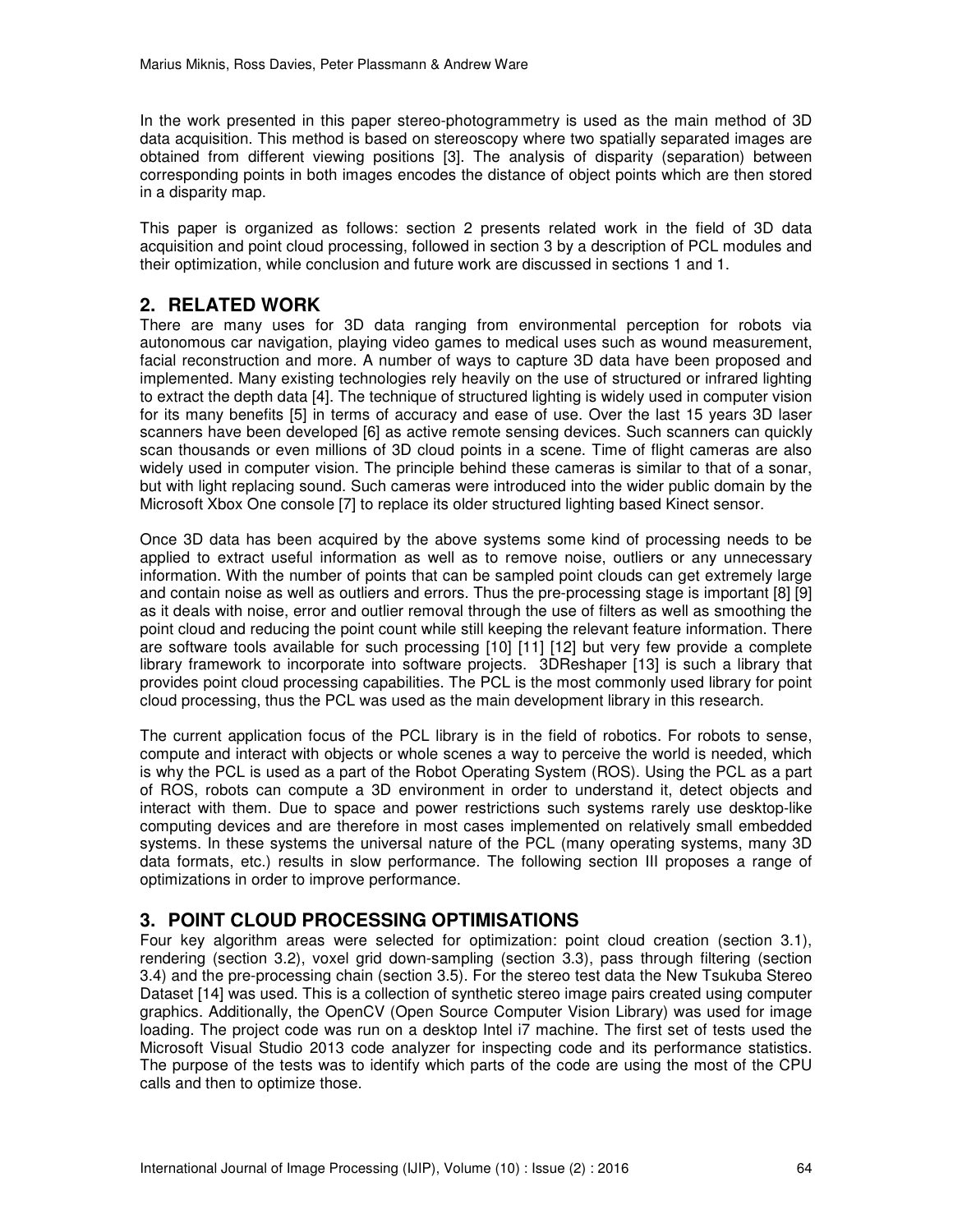### **3.1. Point Cloud Creation Speed Improvements**

When using a stereo camera setup depth values are represented as a disparity map which in most cases is a greyscale image where the brightness of pixels represents depth values. A second output is a color image that stores information of the actual color value of the point. From the disparity and color images a point cloud can be produced. The PCL provides the *OrganisedConversion<>::convert()* method which uses the disparity map, color image and the focal length of the camera to produce a point cloud.

Point cloud generation is in 3 stages: first the input images are loaded into memory using OpenCV which converts them to vectors that can be passed as parameters to the second stage, PCL point cloud creation. The point cloud is then rendered on screen in the third stage. Using Microsoft Visual Studio 2013 code profiler CPU cycles were measured per line of code. In order to average-out operating system specific random overheads all following test were performed three times. Results are shown in FIGURE 1.



**FIGURE 1:** Test figures for CPU usage of different stages. Test 1 – 3 show pre-optimised PCL code, while tests 4 and 5 show optimised conversion.

- For the first test OpenCV was used to read the Tsukuba dataset as a sequence of images, loaded one at a time. OpenCV, PCL point cloud generation and rendering algorithms were used 'as is' without changes and as provided from public repositories. The results are shown in the first bar in FIGURE 1. PCL point cloud generation required 36% of CPU cycles, rendering 45%. This resulted in a processing speed of 2 frames per second (fps).
- In the second test rendering was disabled to identify CPU load more accurately when OpenCV loaded images one at a time.
- This is contrasted by the third test where OpenCV loaded images not as individual stills but as a video sequence. Encoding the still images into a video sequence was achieved using the OpenCV Intel IYUV. This had a dramatic effect as OpenCV CPU cycles reduced from 27% to only 3%, leaving the remaining almost 97% to the PCL conversion.
- In order to improve PCL performance numerous optimizations were made. In particular, these were a) bit-shifting pointer incrementation of color values to allow faster access and modification of values, b) vector clear and resize checks to avoid clearing and resizing a new vector when it is the same size as the previous one c) vector access optimizations through the use of data pointers which allowed the optimization of vector pushback overhead and d) several minor optimizations. The source code and documentation of these changes are available in the PCL developer's forum [15]. The  $4<sup>th</sup>$  bar in FIGURE 1 shows that as a result the CPU cycles needed for PCL conversion reduced by 66% to less than the cycles needed for image loading by OpenCV.
- The two improvements documented in tests 3 and 4 were finally tested in the same way as in the first test of this series, i.e. with rendering switched on again. With image loading replaced by video loading and conversion optimized the total cycle usage of these two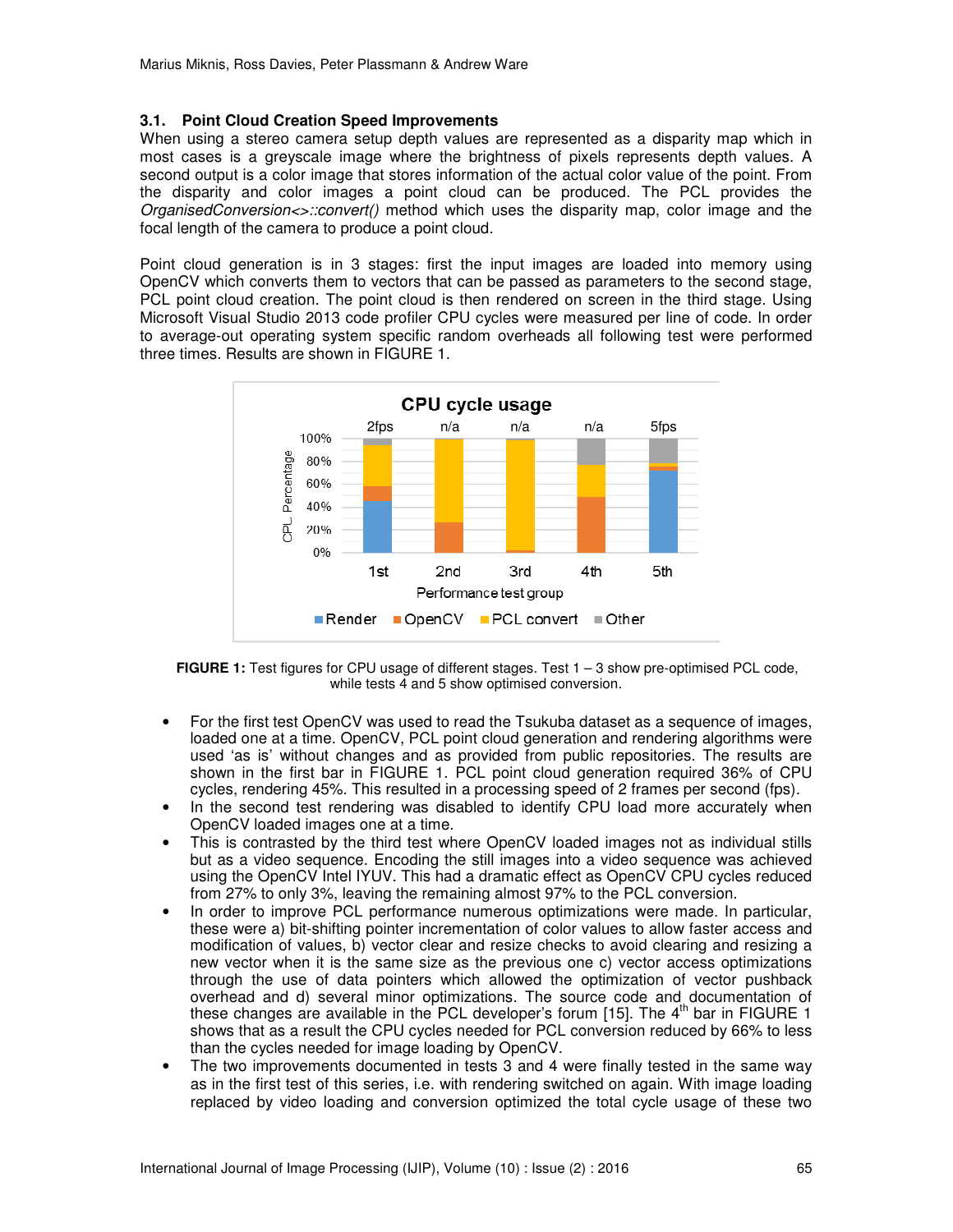components now consume less than 10% of processor cycles while rendering now takes 72%. Importantly, the overall frame rate increased to 5 frames per second.

#### **3.2. Rendering Speed Improvements**

Since rendering was now the new bottleneck, steps were taken to improve its performance.

By default, rendering for the PCL is done by The Visualization Toolkit (VTK) which is an open source library for 3D computer graphics and image processing. This was replaced with a shader (i.e. graphics processor) based OpenGL rendering implementation for desktop PCs.

The basic data structure inside the PCL is the point cloud. This is an assembly of sub-fields. The main ones are 'width', 'height' and 'points'. 'Points' is a vector that stores points of PointT type which in turn can be PointXYZ, PointRGB, PointRGBA (and some other basic types). Under the existing PCL data structure non-colored point clouds of type PointXYZ could be rendered with our new OpenGL implementation but not colored ones. To enable this several changes were made to the PCL:

- A fourth float value was added to the point cloud type union. This was easy to do since the union already had memory allocated for four float values but only x, y and z floats were declared. The forth parameter added now stores the color value to be passed to the OpenGL shaders.
- To store the color values the three constituent independent integer values were bit-shifted into a single float which was then stored as the fourth value of the above union. This was done to avoid integer calculations having to be performed in the shaders while at the same time having minimal impact on the PCL.
- However, OpenGL shaders do not support bit shifting. The color values were therefore extracted in the shader by manipulating the known structure (8 bits for each of the channel). In the vertex shader the *floor()* method was used to extract each color channel separately as the return value is an integer.

The result of the above manipulations are shown in FIGURE 2. The two bars labelled 'VTK' are unchanged re-runs of the first and fifth group tests from the previous section (see FIGURE 1). When in the first test VTK is replaced by OpenGL the frame rate increases by a modest 50% to 3 fps. When, however, this is done in the optimized system produced in the previous section the speed improvement is considerable: 38 fps. In this final system where all three components are optimized, OpenGL rendering uses only 8.5% of the processor cycles while before VTK used up 72%.



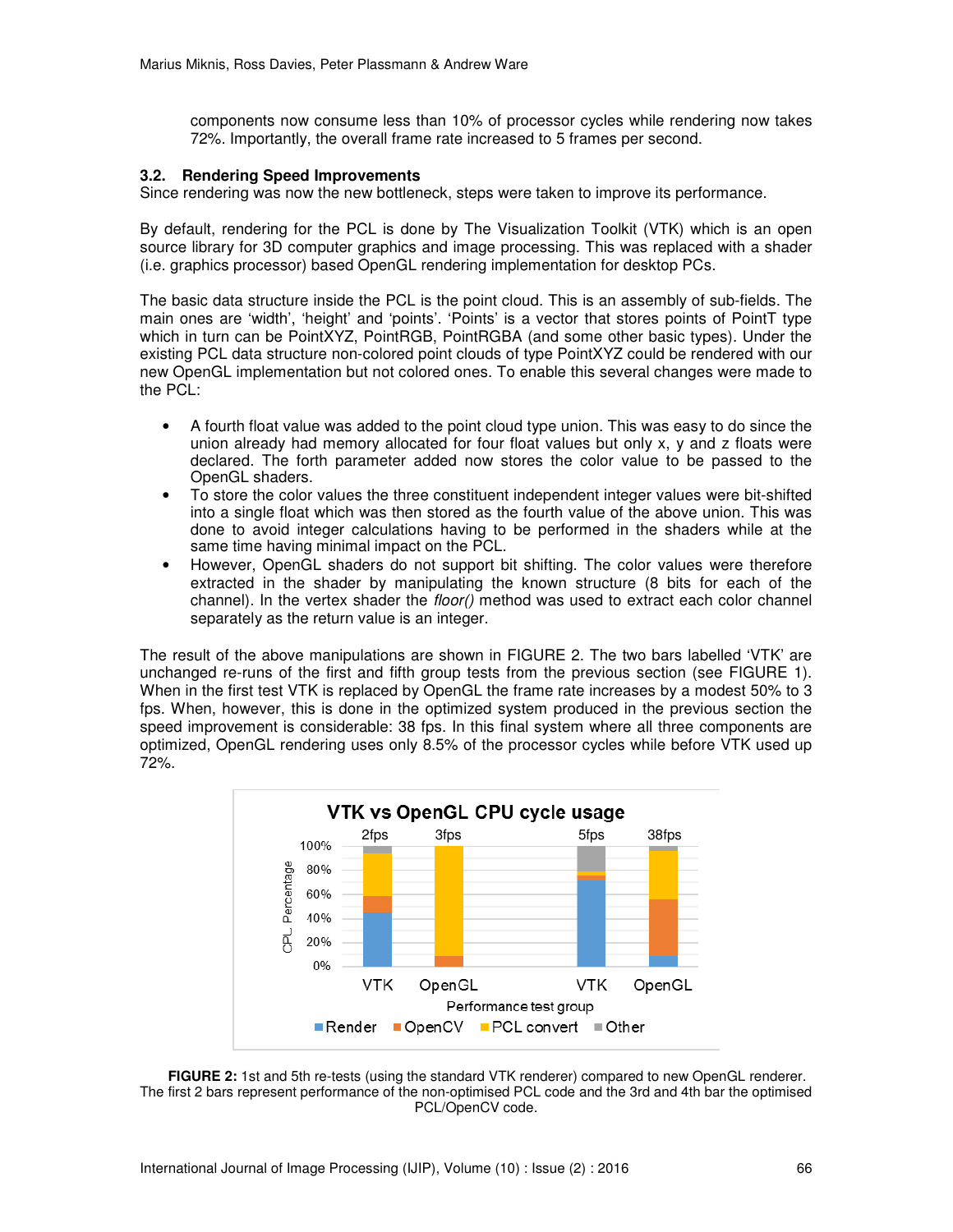### **3.3. Voxel Grid Downsample Filter Improvements**

After the point cloud has been produced further processing is usually required, e.g. for data reduction and filtering operations. A relatively low resolution point cloud of 640 x 480 (e.g. produced by the Kinect) results in 307,200 points. While for some operations (e.g. thresholding) point processing follows an O(n) notation a more complex algorithm (e.g. k nearest neighbor filtering) becomes O(nk). This can place a heavy workload on the processor.

One of the methods frequently used to lower the amount of points in a point cloud and unnecessary complexity while retaining detail and information is voxel grid down sampling. The down sampling is performed using an octree to sub-divide the point cloud into multiple cube shaped regions (voxels). After processing, all points in the voxel are reduced to a single one. This results in a point cloud that is smaller in size and complexity but is still precise enough to work with and has a smaller cost in terms of CPU performance. The PCL has a dedicated method for this called *voxelGrid.filter()*. For testing the leaf size values of the filter were 0.03f, 0.03f, 0.03f (3x3x3cm). Three groups of tests were performed as shown in FIGURE 3.



**FIGURE 3:** Test figures for CPU usage of voxel grid. Test 1 shows the stock code, test 2 shows results with Quicksort algorithm implemented and test 3 shows overall optimised voxel grid performance.

- In the first group of tests voxel filtering was added to the optimized processing chain developed in the previous two sections A and B. Voxel grid computation proved to be very CPU intensive with overall CPU cycle usage of 98%. This also resulted in a poor frame rate of under 0.1 fps (8.6 seconds per frame). Analysis of the filter code revealed that 30% of the processing was spent on sorting the points using a standard C++ library vector sort method.
- The second group of tests was therefore performed with the sort method replaced by a Quicksort algorithm [16]. This algorithm takes on average O(n log n) steps to sort n points, but in the worst case scenario when a chosen pivot value is the smallest or largest of the points to sort the algorithm has to make  $O(n^2)$  comparisons. To avoid this possible issue a mean value is computed before the sorting to avoid using very small or very large values as the pivot. Compared to the standard  $C_{++}$  sort with 30% of processor cycles used, Quicksort was significantly more efficient, using only 0.9%. This unfortunately improved the overall filter method by only 5.2% as the computation shifted to different parts of the algorithm, mostly to vector access overheads.
- For the third test group vector access was therefore optimized by replacing vector pushback calls with pointer accesses and improving the centroid finding which together took up 65% of the processing. These changes reduced the voxel filter computation time by 26% to an overall contribution of that in total using only 72% of CPU cycles.

The combined changes to the sorting and vector processes increased the frame rate 91-fold to an average frame rate of about 10 fps.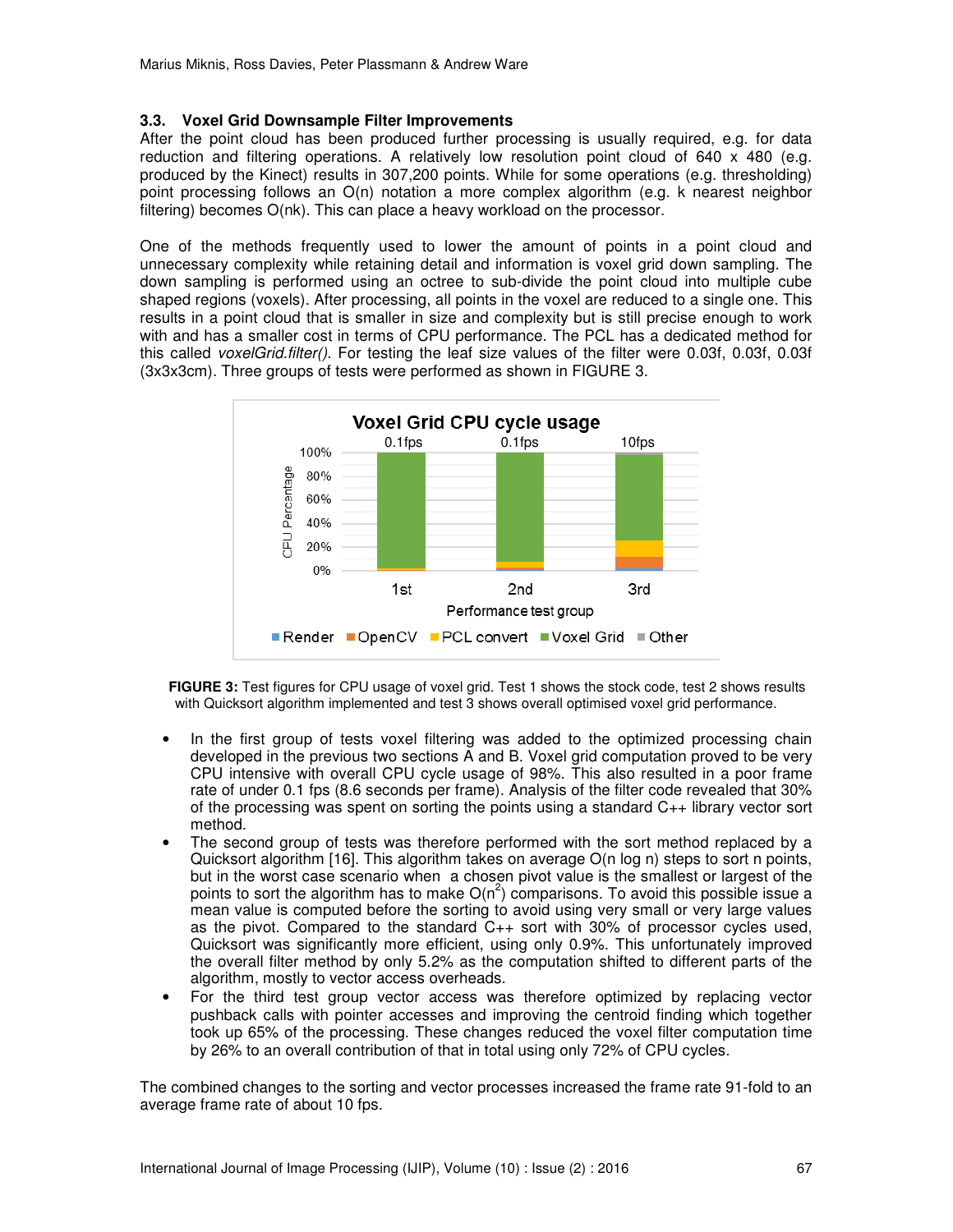### **3.4. Pass Through Filter Improvements**

Another PCL provided post-processing method is *passthrough.filter()* which is as a means to allow the removal of points from the cloud which are not within a specified range. This allows the point cloud to be adjusted in any coordinate direction similar to a frustum cut-off. The *passthrough.filter()* method accepts parameters for upper and lower limits and a direction along the x, y or z axis. For the Tsukuba dataset the depth range values of 3 and 12 were used for testing in the z coordinate direction. Two groups of tests were performed with results shown in FIGURE 4.



**FIGURE 4:** Test figures for CPU usage of pass through filter. The first and second test showing the stock code performance and second improved code performance respectively.

- In the first test the pass through filter was appended to the optimized processing chain outlined previously in sections A and B. The filter was very CPU intensive using 93.6% of cycles bringing down the frame rate to 3 fps. Analysis of the code showed that (as before with voxel filtering) vector accesses were inefficient.
- After vector access optimization along the lines outlined before with voxel filtering and improving the non-finite entries check (54%) as well and field value memory copy calls (24%) the pass through filter now only consumes 41% of CPU cycles with the frame rate rising to 18 fps.

#### **3.5. Combined Pre-processing Chain**

The PCL modules analyzed above when combined create the main pre-processing chain of the point cloud manipulation. The order in which these algorithms are applied makes a substantial performance difference.

Running the voxel filter first proved to be the slower combination as the down sampling had to be performed on the whole point cloud, in this case 307,200 points. Looking at FIGURE 5 it can be seen that voxel grid computation is the most CPU intensive task taking up 92% of all processing. Pass through filtering only took up 2% of CPU cycles and organized PCL conversion 4%. An optimized version saw a more balanced use of the processing with voxel grid processing lowered to 68% and pass through filtering at 12%. Organized conversion rose to 10% and OpenCV's contribution increased to 7% from 0.2% previously.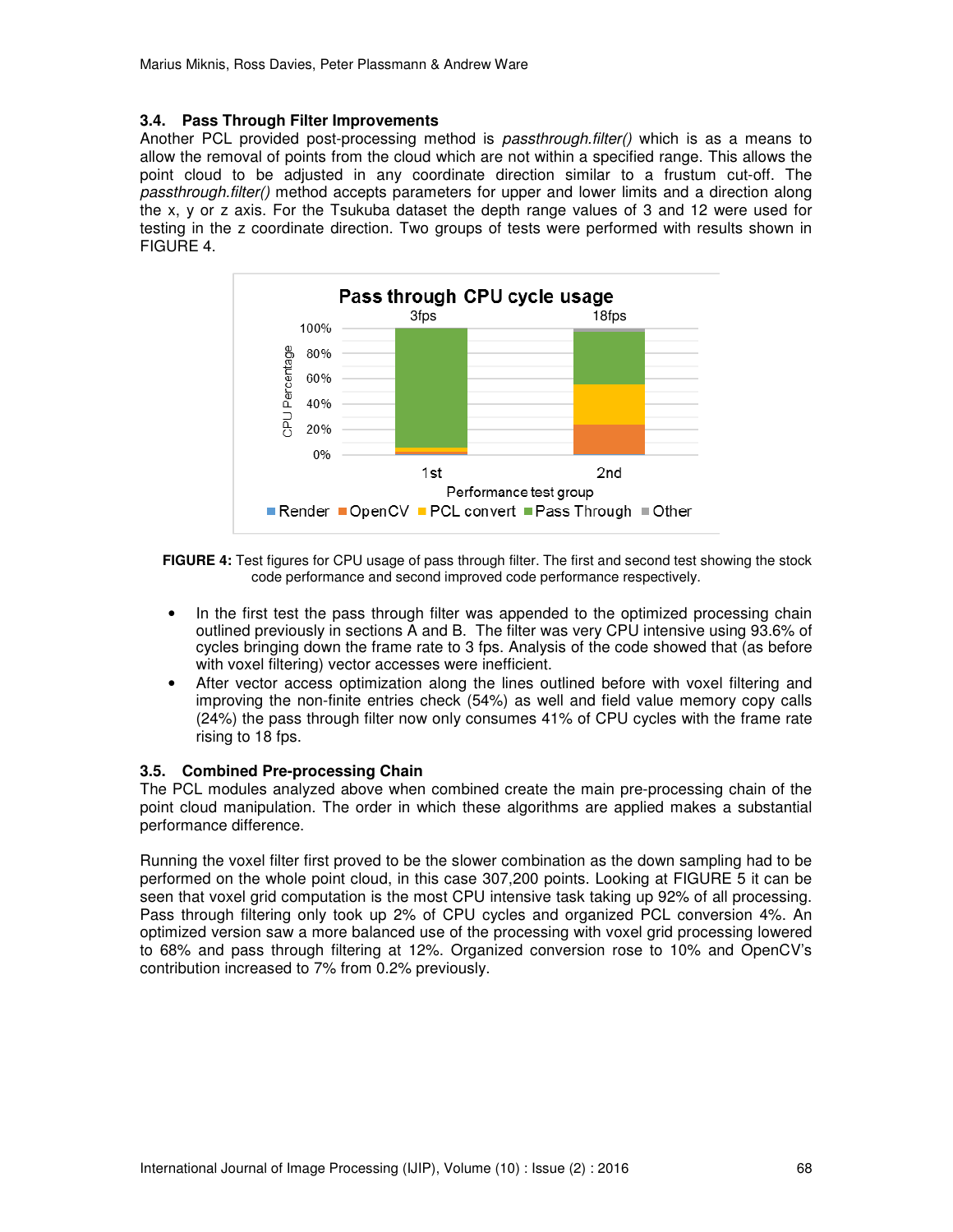

**FIGURE 5:** CPU usage shown for pre-processing applying voxel grid filter computations before pass through filtering.

When the pass through filter was applied first the performance changed by a great margin. As shown in FIGURE 6 it can be seen that the voxel grid process is still the most CPU intensive part but has improved over the previous order. It was found to only use 65% of processing steps instead of 92%. This led to CPU cycles being distributed more evenly between the pass through filter (13%) and organized PCL conversion (20%). The optimized version of the modules exhibits the most even distribution of processing with voxel grid contribution lowered to 21% and pass through filtering taking up 33% of CPU cycles. Organized conversion used up 24% and OpenCV 18% respectively.



**FIGURE 6:** CPU usage shown for pre-processing applying pass through filtering before voxel grid computations.

The order of code execution has led to a significant change in performance (see FIGURE 7). When the voxel grid was processed before the pass through filter the stock code was not able to render more than 0.1 fps, i.e. it took around 9.1 seconds to render a single frame. This order when used with the optimized code has shown a significant improvement as the frame rate increased to 3fps, i.e. it only took 98 milliseconds on average to render a single frame, making it on average up to 93 times faster. Similar results were seen in the reverse arrangement. The stock code with pass through filtering being applied first was able to render 0.4 fps (2.5 seconds per frame) which is a four times better performance. The biggest change was seen in the overall optimised code frame rate which on average was 25 fps making it close to real time performance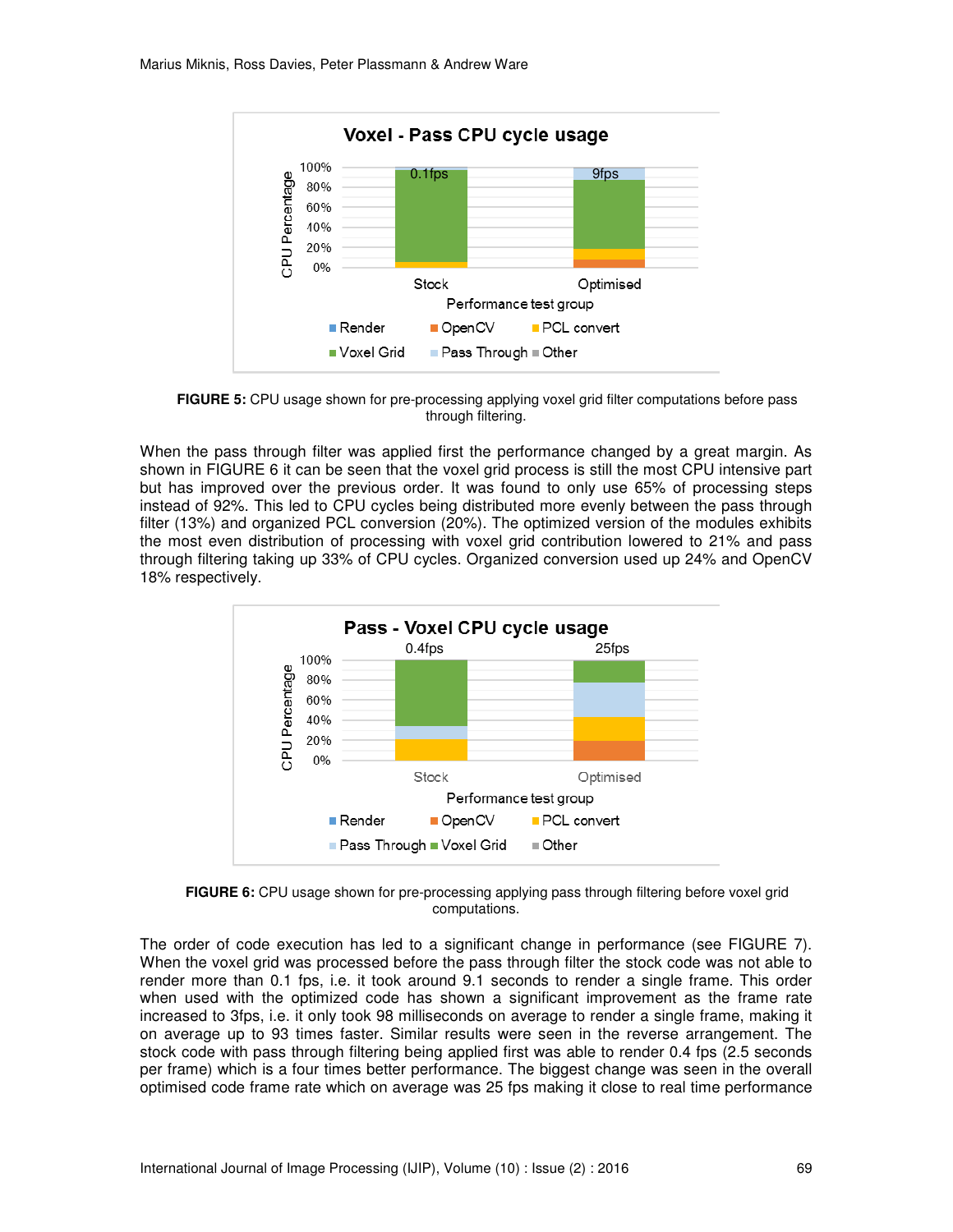as it only took 37 miliseconds to render a frame. Overall this is a 69 times better performance compared to the original unaltered stock code.



**FIGURE 7:** Frame rates shown of stock and optimised modules in different execution orders.

To further support and test the findings additional testing was performed on a wide range of devices which included embedded systems such as Raspberry Pi 1 and 2, tablets, laptops and powerful rendering machines. In total eighteen different machines were used to perform a comparative evaluation between the stock and optimised code, of which some ran a Linux operating system to give a full spectrum of hardware and software combinations. These results show that optimised code was able to increase the performance for every single machine tested. The embedded systems saw the smallest increase due to their lack of power on the ARM based processor, but still saw four times better performance with optimise code compared to stock. As the power of machines increased so did the optimised code performance while stock stayed almost level.



**FIGURE 8:** Comparative evaluation test results between stock and optimised code on eighteen different machines sorted from least powerful(left) to most powerful(right).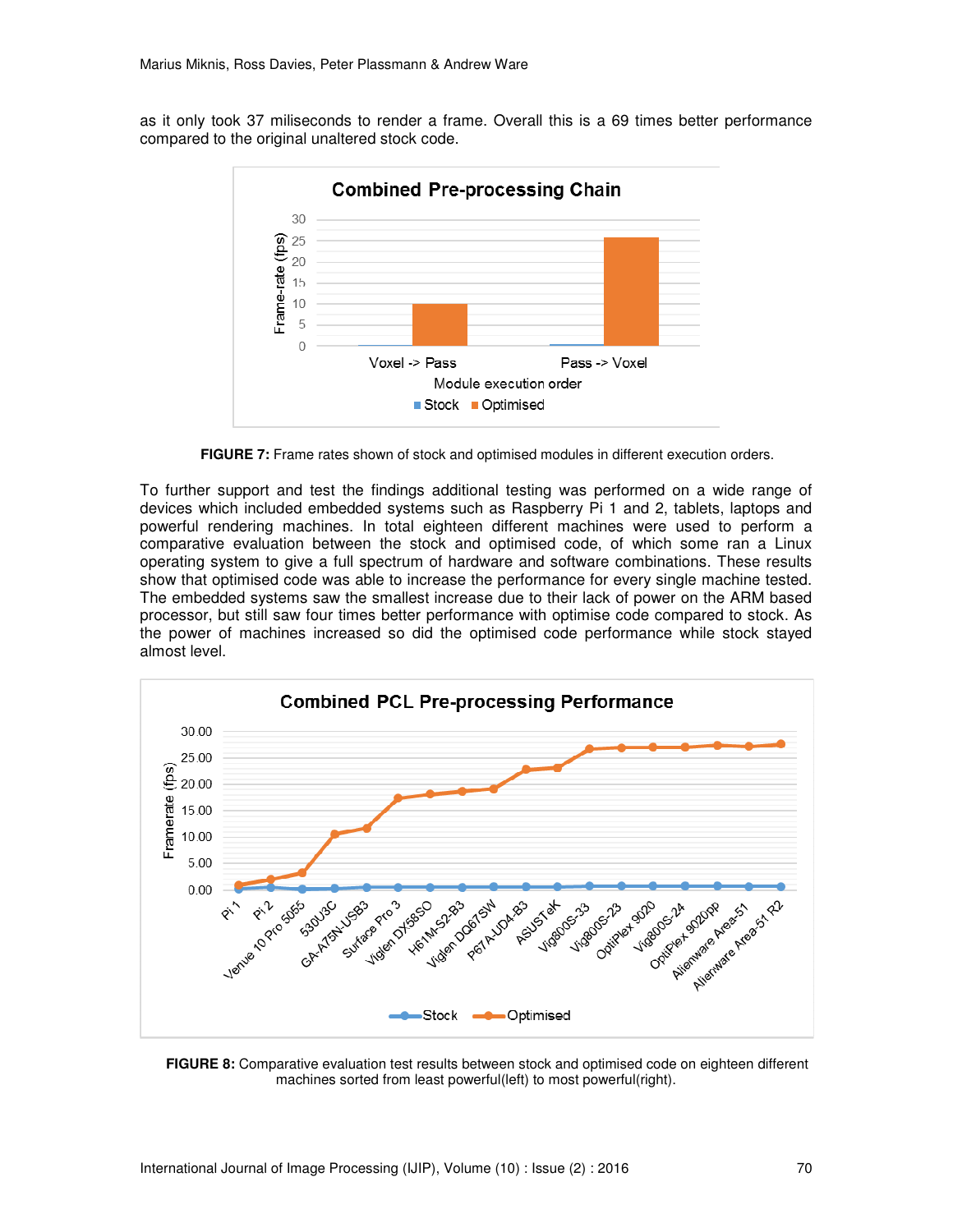## **4. CONCLUSIONS**

Since the PCL is a general purpose and multi-platform library many of its internal aspects are generalized, not all parts are optimized and performance can suffer on time sensitive processing. As shown in section 3 optimized PCL modules provide significant performance gains over the stock modules. When neglecting the minimal cost of performance testing measurement overheads speed increased 2.4 times for the organized PCL conversion, 91 times for voxel grid filtering and 7.8 times for pass through filtering. As seen in section 3.5 this allows for the use of multiple PCL modules together while still maintaining near real-time frame rates giving an average of 69 times improved performance for the pre-processing of the point clouds. It is important to note that the optimized code is still generalized, not specific to a particular platform and backwards compatible with existing stock code. The optimized modules in this paper have not been changed since libraries release 2011 showing the need for the update and improvement. The point cloud pre-processing optimizations are important for various point cloud tasks such as registration, object recognition and segmentation. Part of these improvements are already being implemented to the library project by the community.

## **5. FUTURE WORK**

Future plans focus on working with PCL developer community, and to contribute optimized algorithms to the official PCL code repository. Another part of research has already been started to allow the PCL to be used with embedded devices to perform real time point cloud processing.

## **6. REFERENCES**

- [1] S. Ruwen, W. Roland and R. Klei, "Efficient RANSAC for Point-Cloud Shape Detection," *Computer Graphics Forum,* vol. 26, no. 2, p. 214–226, 2007.
- [2] S. C. Rusu Radu Bogdan, "3d is here: Point cloud library (pcl)," in *Robotics and Automation (ICRA), 2011 IEEE International Conference*, Shanghai, 2011.
- [3] C. Sun, "A Fast Stereo Matching Method," in *Digital Image Computing: Techniques and Applications*, Auckland, 1997.
- [4] S. Izadi, D. Kim and O. Hiliges, "Real-time 3D Reconstruction and Interaction Using a Moving Depth Camera," in *24th annual ACM Symposium on User Interface Software and Technology*, New York, NY, 2011.
- [5] D. Lanman, D. Crispell and G. Taubin, "Surround Structured Lighting for Full Object Scanning," in *Sixth International Conference on 3-D Digital Imaging and Modeling*, Montreal, Aug. 2007.
- [6] A. Zhang, S. Hu, Y. Chen, H. Liu, F. Yang and J. Liu, "Fast Continuous 360 Degree Color 3D Laser Scanner," in *The Internal Archives of the Photogrammetry, Remote Sensing and Spatial Information sciences, Volume XXXVII*, Beijing, 2008.
- [7] Microsoft, "Kinect for Windows," Microsoft, [Online]. Available: https://www.microsoft.com/enus/kinectforwindows/develop/. [Accessed 2 June 2015].
- [8] I. Budak, D. Vukelić, D. Bračun, J. Hodolič and M. Sokovi, "Pre-Processing of Point-Data from Contact and Optical 3D Digitization Sensors," *Sensors,* vol. 12, no. 1, pp. 1100-1126, 2013.
- [9] X. Zhang, C. K. Sun, C. Wang and S. Ye, "Study on Preprocessing Methods for Color 3D Point Cloud," *Materials Science Forum,* Vols. 471-472, pp. 716-721 , 2004.